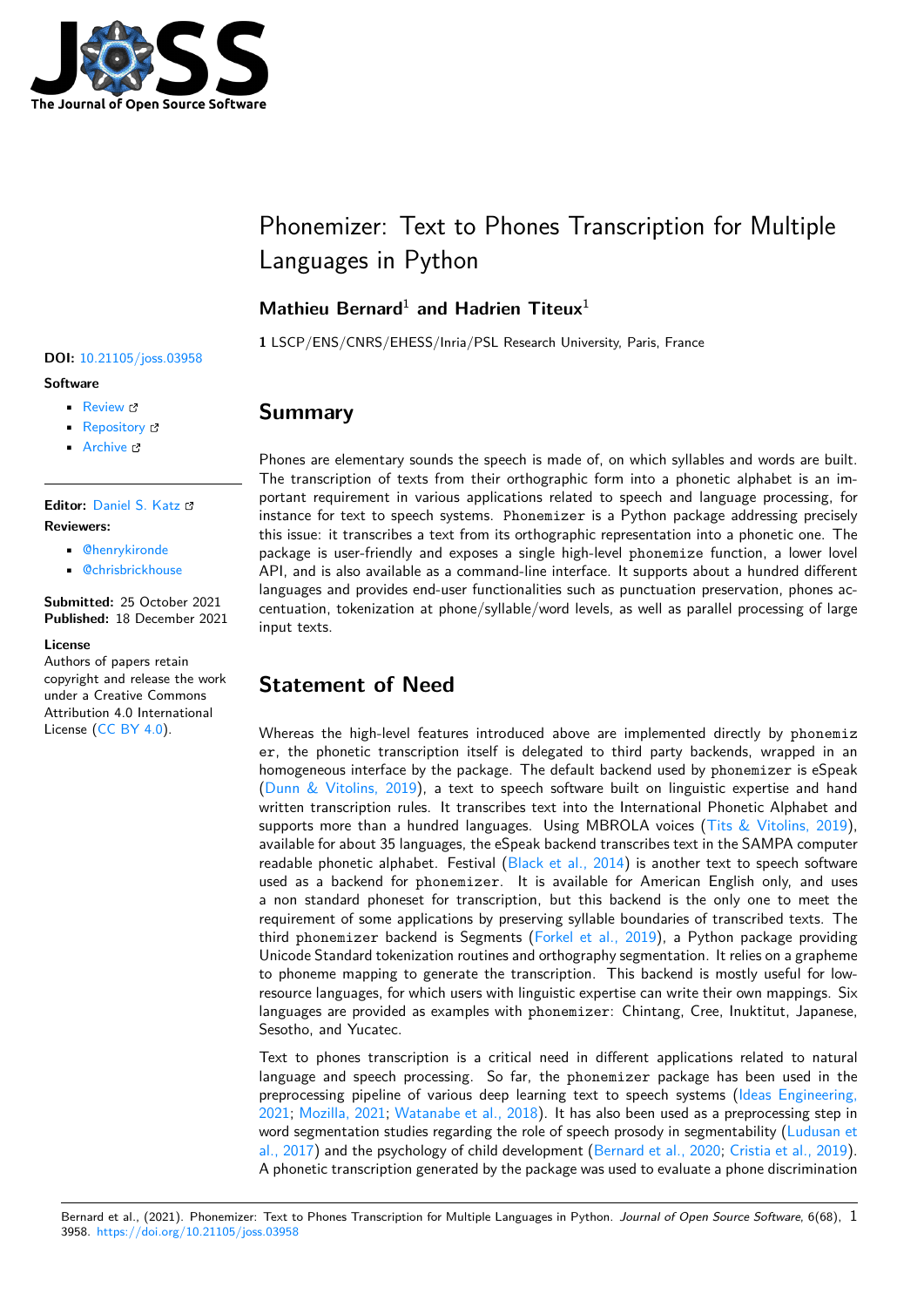

task for the Zero Speech Challenge 2017 (Dunbar et al., 2017). The phonemizer is also very suitable to prepare datasets for their use with the Kaldi speech recognition toolkit (Povey et al., 2011), where a phonetic transcription of text is a requirement for various algorithms. The package can also be used to generate forced alignments of speech corpora, an important part of the speech-related research pipeline where[by an acoustic signal](#page-1-3) is segmented and aligned with a text transcript. The most impactful software in this field (McAuliffe et al., 2017; Ro[senfelder](#page-2-5) [et al., 20](#page-2-5)14) requires a pronunciation dictionary to transcribe words into phonemes. Such dictionaries, when available, can be non-exhaustive, thus requiring experimenter transcription, model training, and/or data exclusion. Replacing the dictionary by the use of the phonemizer can therefore improve the overall pipeline and alignmen[t quality for supporte](#page-2-6)d [languages.](#page-2-7) [Finally, the](#page-2-7) phonemizer shows promises for the linguistic analysis of low-resource languages, where a major problem is the lack of grapheme to phoneme mapping  $(Barth et al., 2020)$  or comprehensive pronunciation dictionaries (Cristia et al., 2020; Johnson et al., 2018). In such cases, compiling a grapheme to phoneme map to be used by the Segments backend would be easier and more efficient than compiling an exhaustive pronunciation dictionary.

# **Acknowledgements**

We are thankful to Alex Cristia, who initiated this project, and to Emmanuel Dupoux for his support and advice. We also thank the phonemizer users for their bug reports and features requests. This work is funded by the European Research Council (ERC-2011-AdG-295810 BOOTPHON), the Agence Nationale pour la Recherche (ANR-17-EURE-0017 Frontcog, ANR-10-IDEX-0001-02 PSL, ANR-19-P3IA-0001 PRAIRIE 3IA Institute), and grants from CIFAR (Learning in Machines and Brains), Facebook AI Research (Research Grant), Google (Faculty Research Award), Microsoft Research (Azure Credits and Grant), and Amazon Web Service (AWS Research Credits).

## **References**

- Barth, D., Grama, J., Gonzalez, S., & Travis, C. (2020). Using forced alignment for sociophonetic research on a minority language. *University of Pennsylvania Working Papers in Linguistics*, *25*(2), 2.
- Bernard, M., Thiolliere, R., Saksida, A., Loukatou, G. R., Larsen, E., Johnson, M., Fibla, L., Dupoux, E., Daland, R., Cao, X. N., & Alejandrina, C. (2020). WordSeg: Standardizing unsupervised word form segmentation from text. *Behavior Research Methods*, *52*(1), 264–278. https://doi.org/10.3758/s13428-019-01223-3
- <span id="page-1-1"></span>Black, A. W., Clark, R., Richmond, K., Yamagishi, J., Oura, K., & King, S. (2014). *The Festival speech synthesis system* (Version 2.4). CSTR, University of Edinburgh. https: //www.cs[tr.ed.ac.uk/projects/festival](https://doi.org/10.3758/s13428-019-01223-3)
- <span id="page-1-0"></span>Cristia, A., Dupoux, E., Ratner, N. B., & Soderstrom, M. (2019). Segmentability differences between child-directed and adult-directed speech: A systematic test with an ecolo[gically](https://www.cstr.ed.ac.uk/projects/festival) [valid corpus.](https://www.cstr.ed.ac.uk/projects/festival) *Open Mind*, *3*, 13–22. https://doi.org/10.1162/opmi\_a\_00022
- <span id="page-1-2"></span>Cristia, A., Farabolini, G., Scaff, C., Havron, N., & Stieglitz, J. (2020). Infant-directed input and literacy effects on phonological processing: Non-word repetition scores among the tsimane'. *Plos One*, *15*(9), e0237702. [https://doi.org/10.1371/journal.pone.0](https://doi.org/10.1162/opmi_a_00022)237702
- <span id="page-1-3"></span>Dunbar, E., Cao, X. N., Benjumea, J., Karadayi, J., Bernard, M., Besacier, L., Anguera, X., & Dupoux, E. (2017). The zero resource speech challenge 2017. *2017 IEEE Automatic Speech Recognition and Understandin[g Workshop \(ASRU\)](https://doi.org/10.1371/journal.pone.0237702)*, 323–330. https://doi.org/10. 1109/asru.2017.8268953